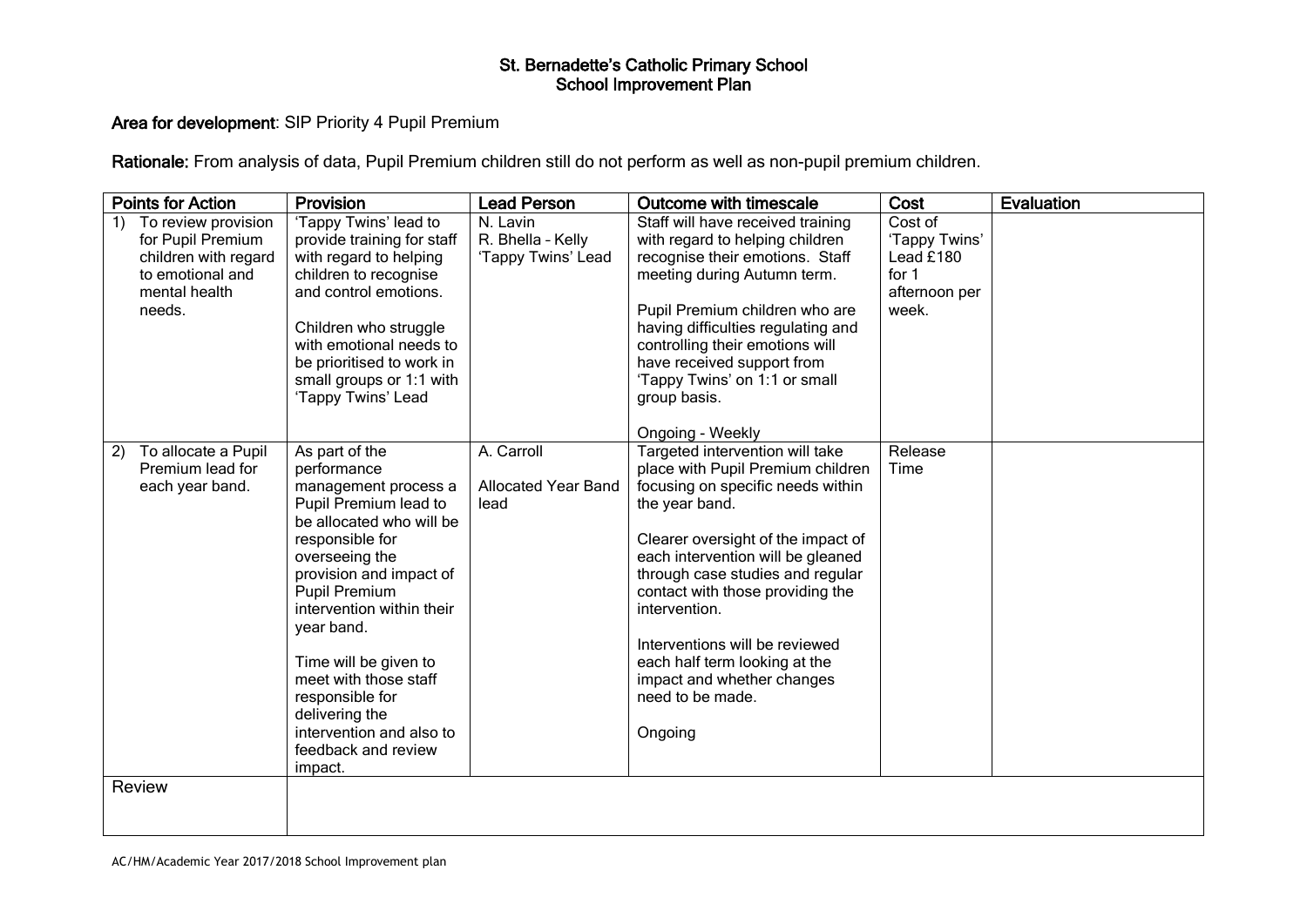### Area for development: SIP Priority 4 Pupil Premium

Rationale: From analysis of data, Pupil Premium children still do not perform as well as non-pupil premium children.

| <b>Points for Action</b>                                                                   | <b>Provision</b>                                                                                                                                                                                                                             | <b>Lead Person</b>                         | Outcome with timescale                                                                                                                                                                                                                                                       | Cost                | Evaluation |
|--------------------------------------------------------------------------------------------|----------------------------------------------------------------------------------------------------------------------------------------------------------------------------------------------------------------------------------------------|--------------------------------------------|------------------------------------------------------------------------------------------------------------------------------------------------------------------------------------------------------------------------------------------------------------------------------|---------------------|------------|
| Teaching assistants<br>3)<br>to be used to                                                 | TAs will be timetabled<br>to teach discrete                                                                                                                                                                                                  | A. Carroll                                 | Pupil Premium children will have<br>better acquisition of the basic                                                                                                                                                                                                          | £5,000.00           |            |
| improve children's<br>basic skills through<br>interventions for<br>Reading.                | elements of Reading,<br><b>Writing or Mathematics</b><br>that children are<br>struggling with (e.g.<br>Spellings, handwriting,<br>number bonds, times<br>tables).<br>TAs to receive training<br>on teaching handwriting<br>and number facts. | Year Band Lead for<br><b>Pupil Premium</b> | skills needed to help them access<br>the curriculum and will have<br>greater confidence to help them<br>progress more.<br>Ongoing - groups to be reviewed<br>half termly with Year band Lead<br>for Pupil Premium                                                            | Resources:<br>£1060 |            |
| A 'Jackanory'<br>4)<br>reading club to be<br>established to<br>target reluctant<br>readers | A 'Jackanory' Club will<br>be established with<br>children meeting weekly<br>to read to younger<br>children and to discuss<br>reading books and<br>recommend books to be<br>taken home.                                                      | A Carroll<br>J Docker                      | Children will be engaged more in<br>reading and will have a greater<br>thirst for and enthusiasm for<br>reading. Pupils will be taking<br>more books home to read for<br>pleasure.<br>Older children will be more<br>enthused by helping the younger<br>children.<br>Weekly. | Resources:<br>£200  |            |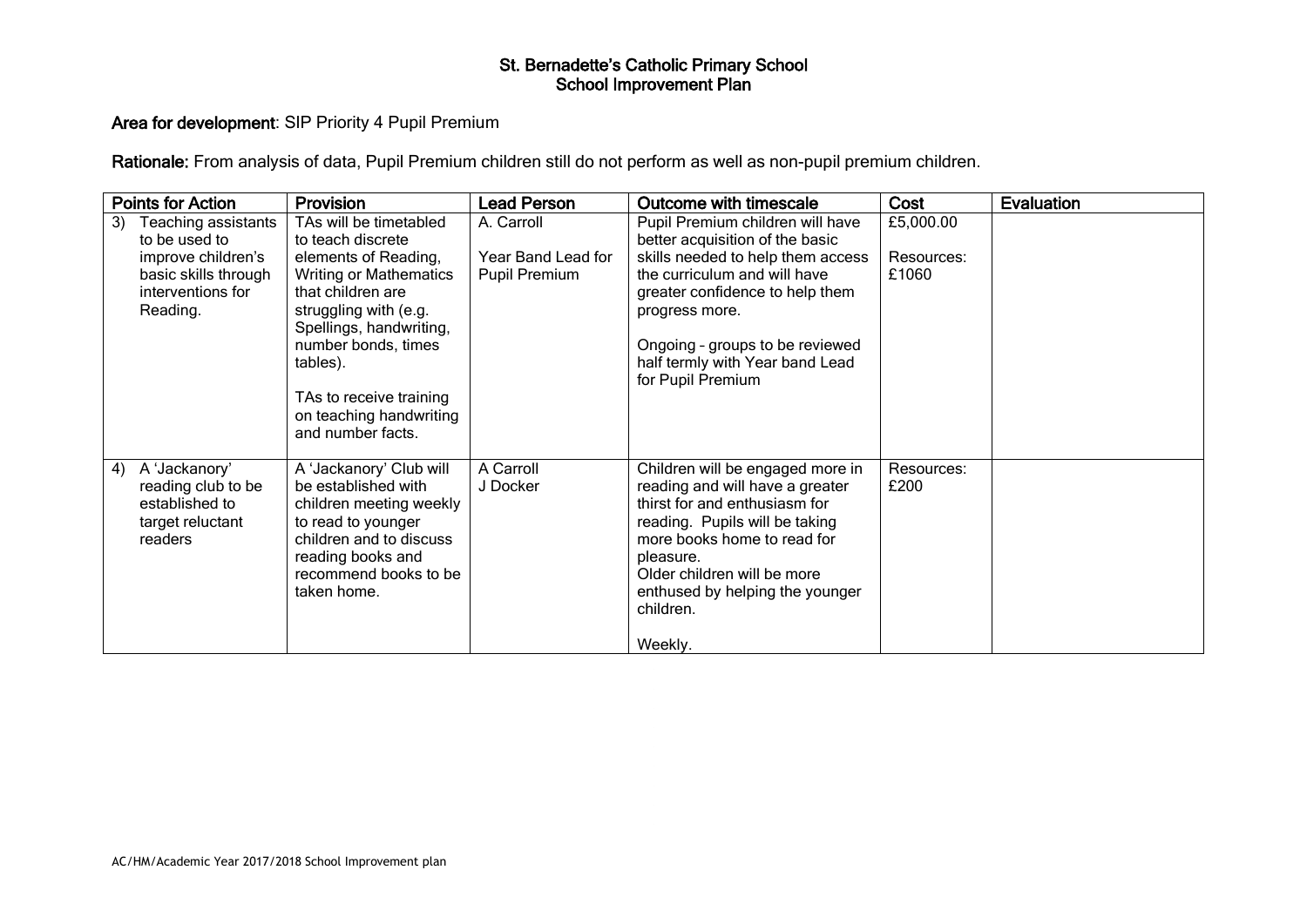## Area for development: SIP priority 4 Pupil Premium

Rationale: From analysis of data, Pupil Premium children still do not perform as well as non-pupil premium children.

| <b>Points for Action</b>             |                                                                                                                                             | <b>Provision</b>                                                                                                                                                                                                                                                                                                                       | <b>Lead Person</b> | Outcome with timescale                                                                                                                                                                                                                                                                                                                                                                                                      | Cost                | Evaluation |
|--------------------------------------|---------------------------------------------------------------------------------------------------------------------------------------------|----------------------------------------------------------------------------------------------------------------------------------------------------------------------------------------------------------------------------------------------------------------------------------------------------------------------------------------|--------------------|-----------------------------------------------------------------------------------------------------------------------------------------------------------------------------------------------------------------------------------------------------------------------------------------------------------------------------------------------------------------------------------------------------------------------------|---------------------|------------|
| 5)<br>School.                        | <b>Easter and Summer</b>                                                                                                                    | Holiday clubs run by<br>school staff in Easter<br>and Summer holidays<br>for those Pupil Premium<br>children who have been<br>identified as requiring<br>extra support. The clubs<br>will run for a week of the<br>school holidays and are<br>designed to enrich the<br>lives of these pupils<br>who may not have a<br>family holiday. | A Carroll          | Pupil Premium children will be<br>provided with carefully designed<br>activities that they would not<br>normally have the opportunity to<br>experience. The impact of this will<br>be that these children have a<br>highly stimulating and educational<br>holiday impacting on their<br>emotional well-being,<br>development of relationships with<br>their peers, being safe and<br>enjoyment.<br><b>Easter and Summer</b> | £12,000.00          |            |
| <b>Third Space</b><br>6)<br>Learning |                                                                                                                                             | 30 children identified as<br>PP requiring extra<br>support in Maths will<br>take part in online<br>maths tuition.                                                                                                                                                                                                                      | L Nugent           | Progress and engagement in<br>Maths will increase and children<br>will achieve national.<br>Mon: 1-2<br>Wed: 2-3<br><b>Thurs: 2-3</b>                                                                                                                                                                                                                                                                                       | £13,700             |            |
| 7)                                   | To investigate<br>adaptive learning<br>software to support<br>the learning of Pupil<br>Premium Children.<br>Drag and Easy<br>Speak Software | Various adaptive<br>learning software will be<br>explored which could be<br>used to help develop,<br>enhance and<br>consolidate the learning<br>opportunities provided<br>for Pupil Premium<br>children.<br>If suitable software is<br>found, children will be<br>allocated time to use<br>the software on a                           | A Hulse            | Appropriate adaptive learning<br>software will be sort and children<br>will be timetabled to use the<br>software.<br>Pupils will access the software<br>which will help them learn and<br>ultimately progress at a greater<br>rate.                                                                                                                                                                                         | Cost of<br>software |            |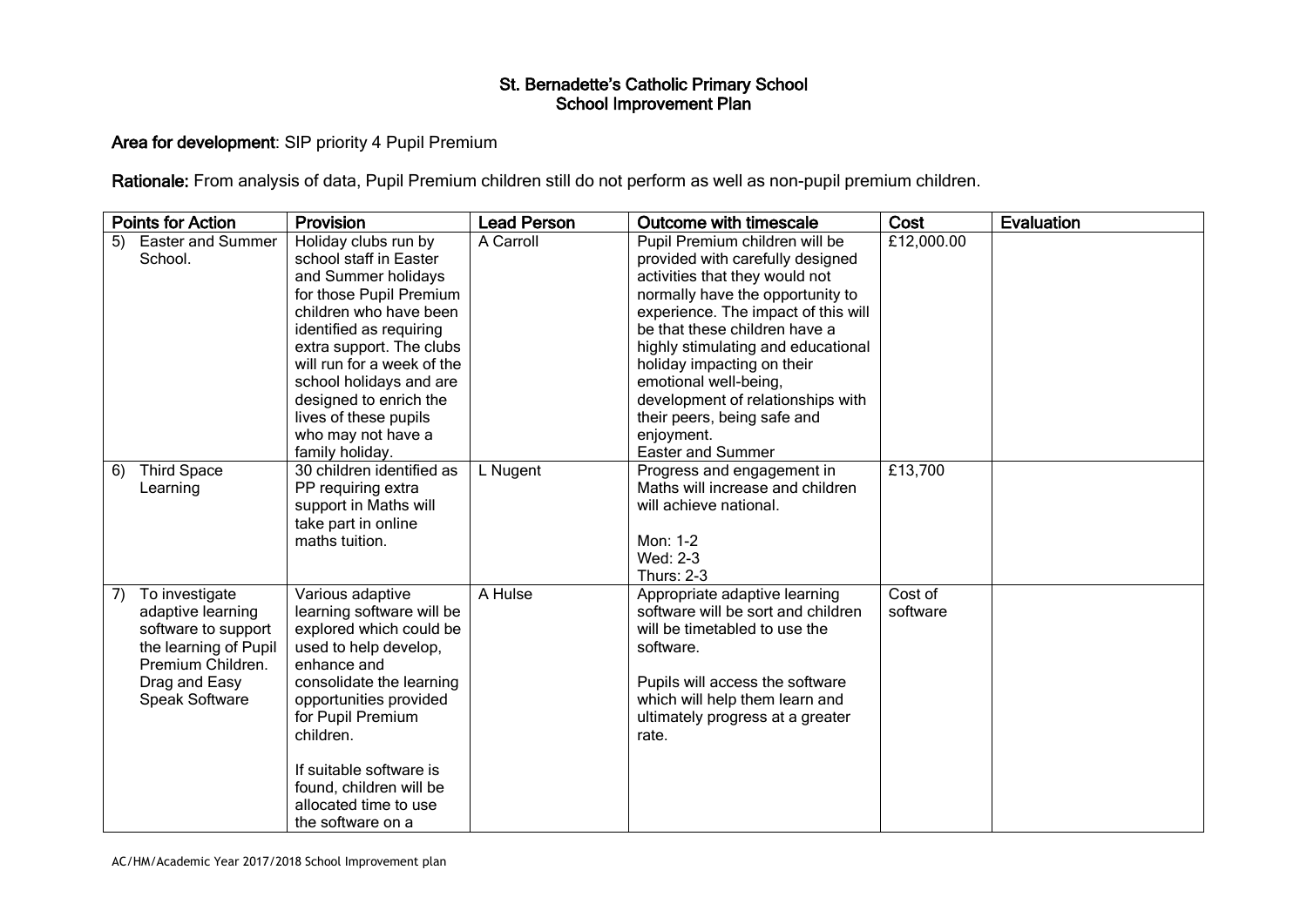|  | 141001<br>hool<br>וורי<br>weeniv,<br>ਾਰਗਾ<br>Dasis. |  |  |  |  |
|--|-----------------------------------------------------|--|--|--|--|
|--|-----------------------------------------------------|--|--|--|--|

# Area for development: SIP Priority 4 Pupil Premium

Rationale: From analysis of data, Pupil Premium children still do not perform as well as non-pupil premium children.

| <b>Points for Action</b>                        | Provision                                                                                                                                                                | <b>Lead Person</b>                 | <b>Outcome with timescale</b>                                                                                                                                                                                                                                                                                                                                                          | Cost              | <b>Evaluation</b> |
|-------------------------------------------------|--------------------------------------------------------------------------------------------------------------------------------------------------------------------------|------------------------------------|----------------------------------------------------------------------------------------------------------------------------------------------------------------------------------------------------------------------------------------------------------------------------------------------------------------------------------------------------------------------------------------|-------------------|-------------------|
| 8)<br>IPads for Early<br><b>Years Provision</b> | Teacher/Teaching<br>Assistant led<br>intervention in Maths<br>and English                                                                                                | E Finnegan<br>M Abbot              | PP Pupils achieving early learning<br>goals<br>September 18                                                                                                                                                                                                                                                                                                                            | £2700             |                   |
| Mentoring<br>9)                                 | <b>Teaching Assistants are</b><br>assigned a selection of<br>disadvantaged pupils<br>who teachers have<br>identified as those who<br>would benefit from<br>mentoring.    | A Carroll<br>Year Band PP<br>Leads | That disadvantaged pupils will be<br>more 'ready to learn' as the<br>emotional issues that they may<br>bring in to school can be<br>discussed with their mentor. This<br>will allow them to be able to<br>concentrate on their learning<br>without the emotional distractions<br>that they may have. As a result,<br>these pupils will make greater<br>progress.<br>Continuous support | £5,500.00         |                   |
| 10) Breakfast Boxes                             | Breakfast boxes to be<br>provided in each year<br>band for those children<br>who come to school<br>without breakfast.<br>These will be topped up<br>throughout the year. | A Carroll/L Nugent                 | Research suggests that 2 months<br>extra progress is made from<br>pupils who have a breakfast. The<br>outcome of providing a breakfast<br>box will be that all children in<br>school will have a breakfast and<br>therefore will not be in school<br>hungry. Beyond this,<br>concentration will increase and as<br>a result, academic achievement.<br>Ongoing                          | £250.00<br>approx |                   |
| 11) Feedback regarding                          | Feedback provided to                                                                                                                                                     | A Carroll                          | Governors are fully involved in the                                                                                                                                                                                                                                                                                                                                                    | <b>NA</b>         |                   |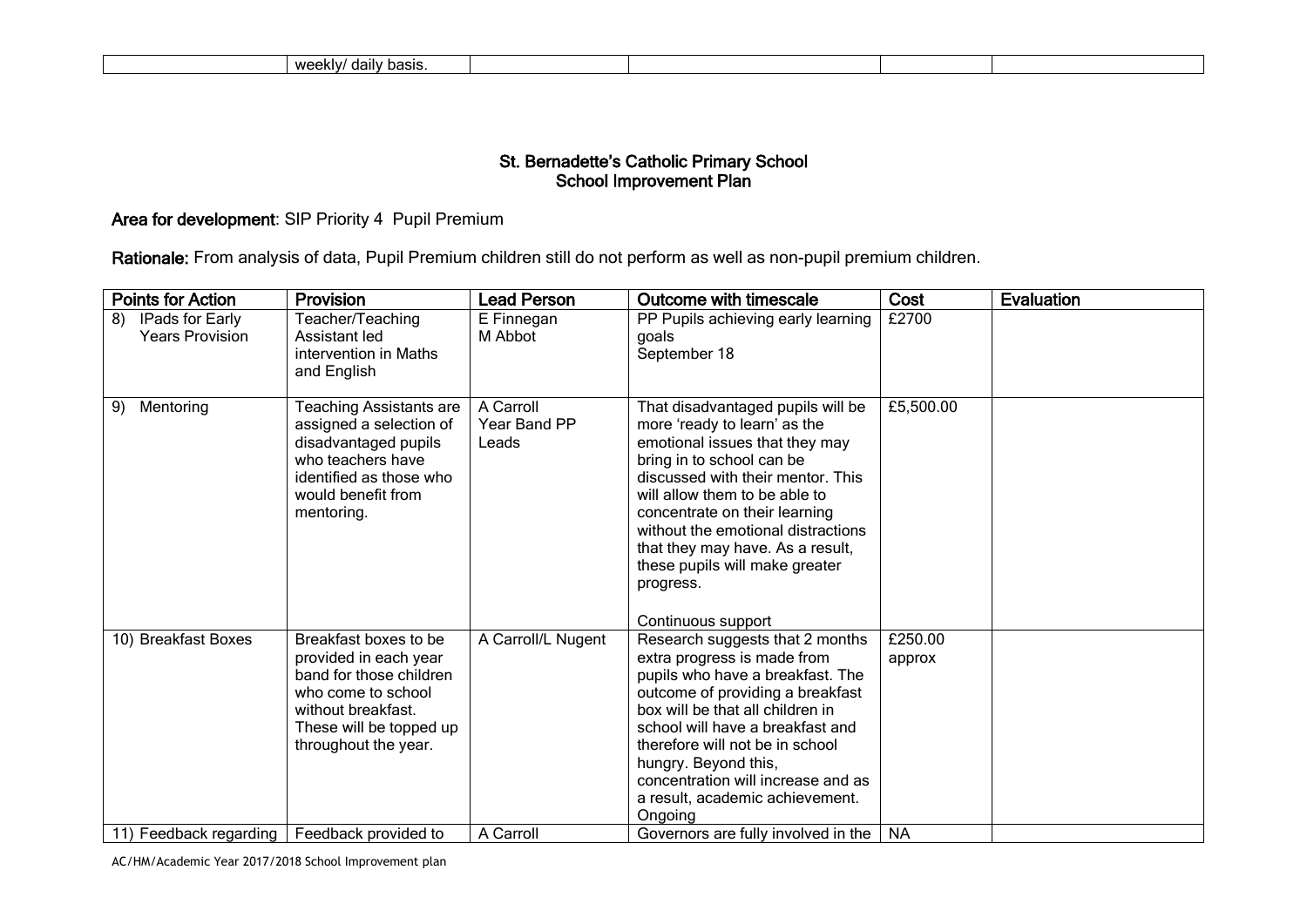| Pupil Premium to<br>governors                                                                                                             | governors on initiatives<br>in place in school and<br>the impact these have<br>on PP pupils in relation<br>to the whole child<br>including experiences,<br>emotional needs and<br>academic achievement.                                                                                                                                                                                                                                                                                                                                        |                       | progress and well-being of PP<br>pupils and are able to support and<br>challenge school leaders on the<br>impact that pupil premium<br>provision is having on the<br>progress and development of<br>these pupils.                                                                                                |            |  |
|-------------------------------------------------------------------------------------------------------------------------------------------|------------------------------------------------------------------------------------------------------------------------------------------------------------------------------------------------------------------------------------------------------------------------------------------------------------------------------------------------------------------------------------------------------------------------------------------------------------------------------------------------------------------------------------------------|-----------------------|------------------------------------------------------------------------------------------------------------------------------------------------------------------------------------------------------------------------------------------------------------------------------------------------------------------|------------|--|
| 12) To provide pupils<br>and their families<br>with support and<br>advice.                                                                | Pupil and parent<br>support workers<br>employed in school to<br>provide mentoring and<br>support for pupils as<br>well as their families.<br>Support could include<br>help with housing<br>issues, accessing<br>funding as well as<br>relationship and<br>parenting advice.<br>Referrals of pupils by<br>staff for mentoring<br>and/or counselling,<br>attendance issues and<br>signposting for specific<br>support such as<br>attendance.<br>bereavement<br>counselling, anger<br>management and<br>behaviour issues to<br>specific agencies. | F Shalvey<br>P Payne  | Increased attendance,<br>improvement in emotional well-<br>being, behaviour, development of<br>friendship groups, social skills or<br>in general self-esteem.<br>Improvement and stability of<br>home life which in turn improves<br>chances for greater opportunities<br>to reach full potential.<br>Continuous | £25,000.00 |  |
| 13) Beanstalk Reading<br>Intervention                                                                                                     | Three PP pupils from<br>Y4 to continue the<br>Beanstalk reading<br>programme.                                                                                                                                                                                                                                                                                                                                                                                                                                                                  | L Nugent              | Increased progress and<br>engagement in reading<br>September - April                                                                                                                                                                                                                                             | £650       |  |
| 14) Intervention<br>provided for those<br>pupils who are not<br>making expected<br>progress or who are<br>below expected<br>attainment in | Disadvantaged pupils<br>from Y1 to Y6 who are<br>not making expected<br>progress or who require<br>extra help to reach<br>expected standards.                                                                                                                                                                                                                                                                                                                                                                                                  | A Carroll<br>PP Leads | That all PP pupils will make at<br>least expected progress and<br>reach expected standards in<br>Reading, Writing and Maths and<br>that the more able PP children will<br>work at greater depth.                                                                                                                 | £24,000    |  |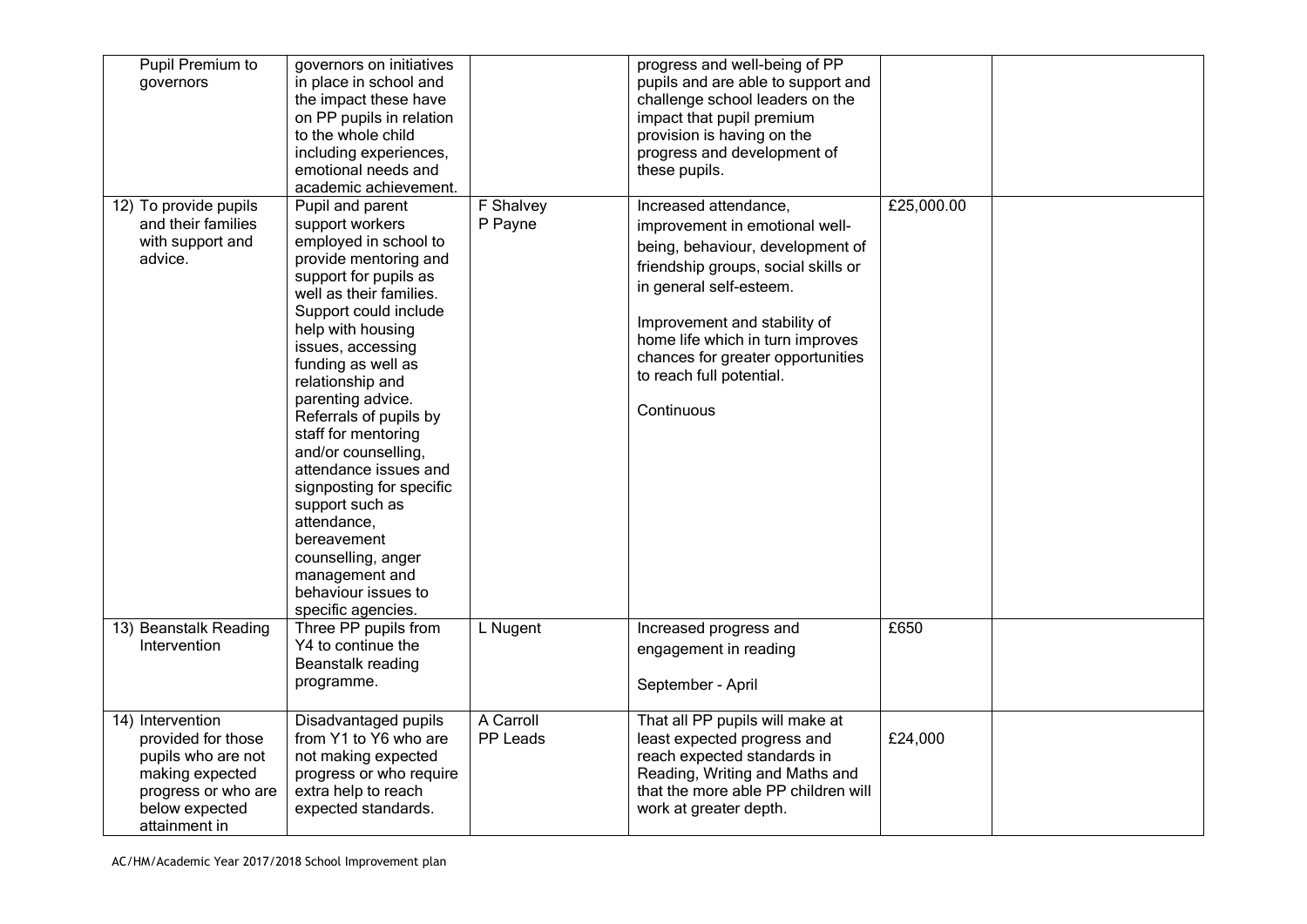| Reading, Writing         |  | <b>Ongoing from September</b> |  |
|--------------------------|--|-------------------------------|--|
| and Maths.               |  |                               |  |
| Intervention provided    |  |                               |  |
| for those pupils who     |  |                               |  |
| I may have the potential |  |                               |  |
| to work at greater       |  |                               |  |
| depth.                   |  |                               |  |

# Area for development: SIP priority 4 Pupil Premium

Rationale: From analysis of data, Pupil Premium children still do not perform as well as non-pupil premium children.

| <b>Points for Action</b>                   | <b>Provision</b>          | <b>Lead Person</b> | <b>Outcome with timescale</b>       | Cost               | Evaluation |
|--------------------------------------------|---------------------------|--------------------|-------------------------------------|--------------------|------------|
| 15) Play                                   | Social/emotional          | A Carroll          | Pupils provided with emotional      | Play Therapy       |            |
| Therapy/Tappy                              | therapy and               | R Bella            | support and identified ways to      | £3000              |            |
| Twins/Ed Psych                             | identification from       | F Shalvey/P Payne  | deal with their needs. Providing    | Ed Psych           |            |
|                                            | outside experts to help   |                    | time to talk and explore feelings.  | £6000              |            |
|                                            | the development of        |                    | These pupils will be more able to   | <b>Tappy Twins</b> |            |
|                                            | pupils with emotional     |                    | take a full part in the curriculum  |                    |            |
|                                            | and specific needs.       |                    | and provide them with the skills to |                    |            |
|                                            |                           |                    | manage emotions longer term.        |                    |            |
|                                            |                           |                    |                                     |                    |            |
|                                            |                           |                    | Ongoing throughout 18-19            |                    |            |
| 16) Pupils are screened                    | PP pupils who have        | R Bella            | Greater progress made in            | £13,230            |            |
| if they are                                | been identified as        |                    | Reading and Writing.                |                    |            |
| displaying dyslexic                        | having dyslexic           |                    |                                     |                    |            |
| traits.                                    | tendencies are provided   |                    | Increased confidence with written   |                    |            |
| Following identification,                  | with extra support which  |                    | work.                               |                    |            |
| the Nessy programme                        | will enable them to       |                    |                                     |                    |            |
| is administered. Those                     | make greater progress     |                    | Ongoing throughout 18-19            |                    |            |
| who are identified as                      | in Reading and Writing.   |                    |                                     |                    |            |
| having dyslexic<br>tendencies then receive |                           |                    |                                     |                    |            |
| specialised intervention.                  |                           |                    |                                     |                    |            |
| 17) Pupils tested for                      | Speech and Language       | R Bella            | Development of their use of         | £31,267            |            |
| Speech and                                 | issues are quickly        | V Carroll          | language when talking and during    |                    |            |
| Language                                   | identified and support    |                    | lessons.                            |                    |            |
| developmental                              | put in place to ensure    |                    |                                     |                    |            |
| issues. $1:1$                              | that S&L is not a barrier |                    | Able to access their age-related    |                    |            |
| intervention                               | to learning. As a result, |                    | curriculum.                         |                    |            |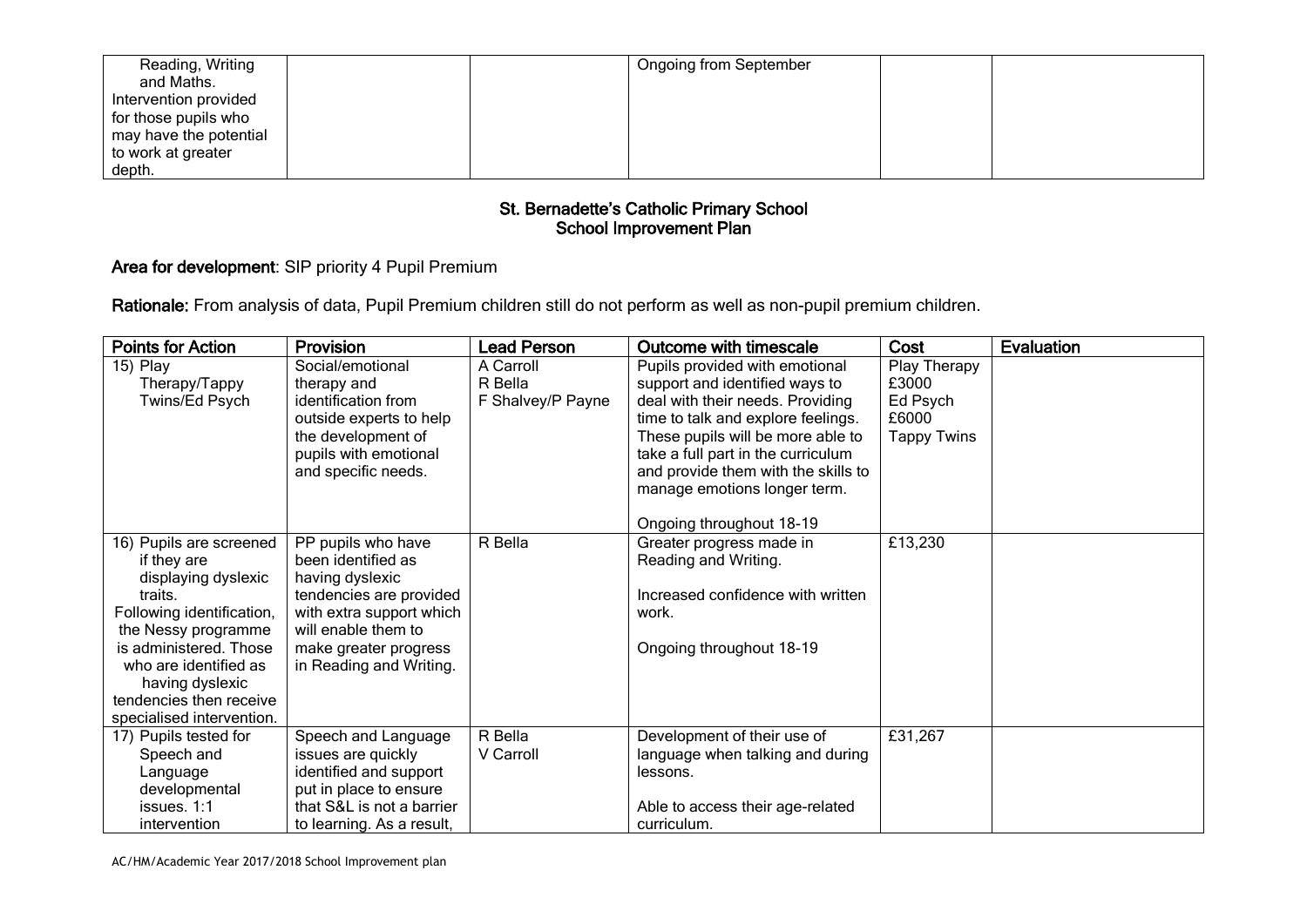| provided throughout<br>the academic year. | a greater proportion of<br>pupils will achieve GLD<br>by the end of reception<br>and increased ability to<br>access their age<br>expected curriculum.                                                                     |                                 | Ongoing throughout 18-19                                                                                                                                                                                   |        |                   |
|-------------------------------------------|---------------------------------------------------------------------------------------------------------------------------------------------------------------------------------------------------------------------------|---------------------------------|------------------------------------------------------------------------------------------------------------------------------------------------------------------------------------------------------------|--------|-------------------|
| <b>Points for Action</b>                  | <b>Provision</b>                                                                                                                                                                                                          | <b>Lead Person</b>              | Outcome with timescale                                                                                                                                                                                     | Cost   | <b>Evaluation</b> |
| Library Refurbishment                     | To re-design the library<br>into a space that will<br>develop and encourage<br>a love for reading.                                                                                                                        | C Connaire                      | Re-designed library used for PP<br>children during lessons and for<br>intervention as well as lunchtime<br>clubs.<br>Autumn Term 2018                                                                      | £12000 |                   |
| <b>Listening Centres</b>                  | Listening centres in<br>classrooms for groups<br>of children to use and<br>listen to audio books.                                                                                                                         | K Lakin/C O'Toole               | <b>Used during Reciprocal Reading</b><br>and during ERIC time to<br>encourage children to read and<br>develop a love for reading.<br>Autumn Term 2018                                                      | £1000  |                   |
| Magazine/Newspaper<br>Subscription        | From survey, pupils do<br>not read magazines,<br>newspapers or comics.<br>These will be provided<br>for pupils to read during<br>their ERIC time to<br>develop a breadth of<br>reading material and a<br>range of genres. | C Connaire                      | Children are reading and<br>experiencing a wider range and<br>variety of types of writing to<br>develop a broader reading<br>knowledge.<br>Ongoing throughout 18-19                                        | £1000  |                   |
| <b>Residential Trips</b>                  | Identified pupils who do<br>not attend trips for<br>financial reasons to be<br>paid for through PP<br>Funding.                                                                                                            | A Carroll                       | Pupils able to take a full part in<br>the whole curriculum regardless<br>of cost.<br>2018-2019                                                                                                             | £2000  |                   |
| <b>Accelerated Reading</b><br>Programme   | <b>Accelerated Reading</b><br>Programme to be<br>introduced in school to<br>develop reading<br>particularly of<br>Disadvantaged pupils.                                                                                   | C Connaire/K<br>Lakin/C O'Toole | Greater participation in reading,<br>particularly at home creating a<br>love of reading.<br>Autumn Term 2018                                                                                               | £3000  |                   |
| <b>Cycling Workshop</b>                   | Cycling workshop<br>provided for dis-<br>engaged pupils who<br>would benefit from<br>developing and learning<br>some 'hands on' skills                                                                                    | A Carroll                       | Pupils provided with opportunity<br>to take part in 'hands on'<br>workshops developing their<br>interests and improving behaviour<br>as well as providing them with the<br>skills to ensure they are using | £1000  |                   |